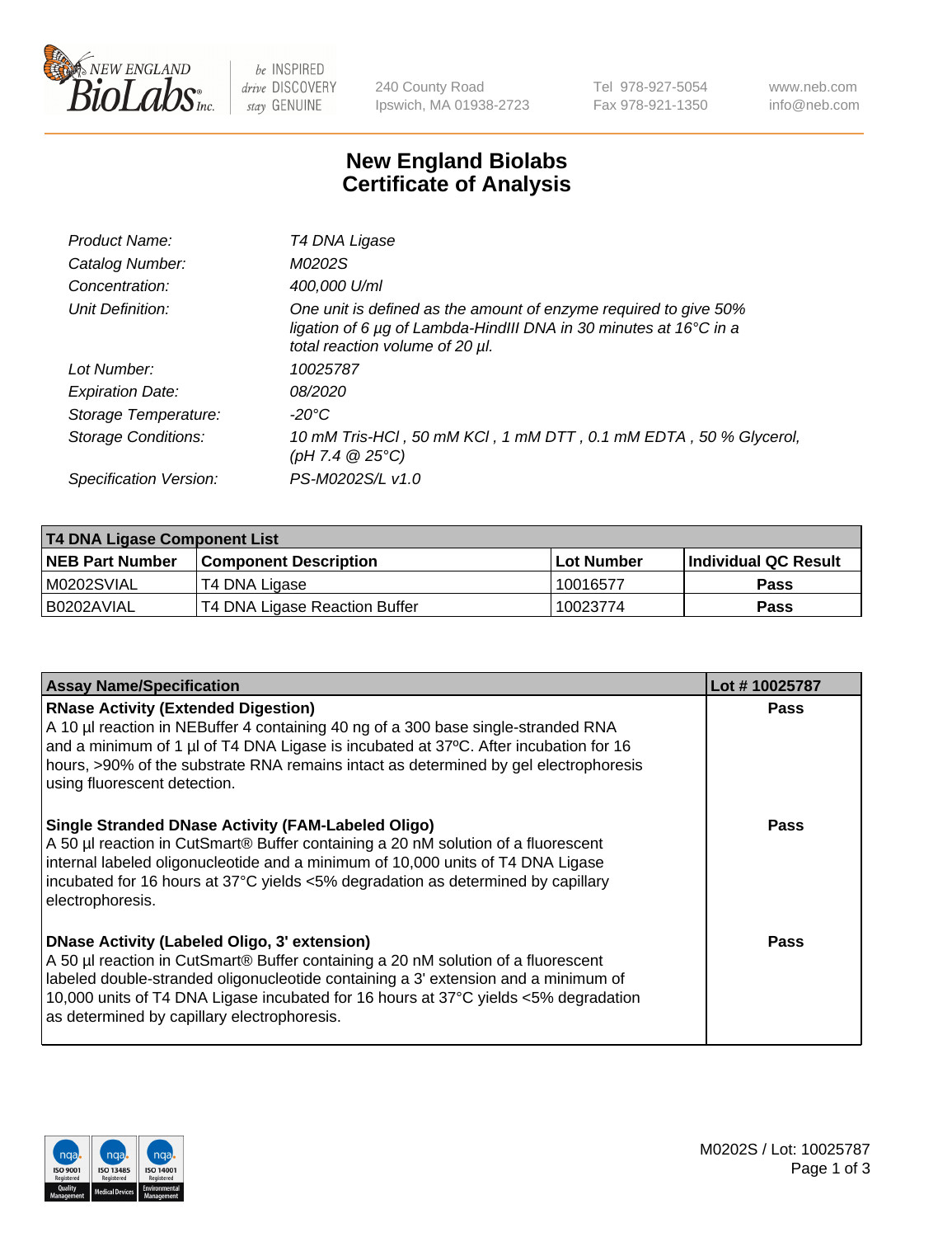

be INSPIRED drive DISCOVERY stay GENUINE

240 County Road Ipswich, MA 01938-2723 Tel 978-927-5054 Fax 978-921-1350

www.neb.com info@neb.com

| <b>Assay Name/Specification</b>                                                                                                                                                                                                                                                                                                                                                                                    | Lot #10025787 |
|--------------------------------------------------------------------------------------------------------------------------------------------------------------------------------------------------------------------------------------------------------------------------------------------------------------------------------------------------------------------------------------------------------------------|---------------|
| <b>DNase Activity (Labeled Oligo, 5' extension)</b><br>A 50 µl reaction in CutSmart® Buffer containing a 20 nM solution of a fluorescent<br>labeled double-stranded oligonucleotide containing a 5' extension and a minimum of<br>10,000 units of T4 DNA Ligase incubated for 16 hours at 37°C yields <5% degradation<br>as determined by capillary electrophoresis.                                               | <b>Pass</b>   |
| <b>Double Stranded DNase Activity (Labeled Oligo)</b><br>A 50 µl reaction in CutSmart® Buffer containing a 20 nM solution of a fluorescent<br>labeled double-stranded oligonucleotide containing a blunt end and a minimum of<br>10,000 units of T4 DNA Ligase incubated for 16 hours at 37°C yields <5% degradation<br>as determined by capillary electrophoresis.                                                | <b>Pass</b>   |
| <b>Endonuclease Activity (Nicking)</b><br>A 50 µl reaction in NEBuffer 1 containing 1 µg of supercoiled PhiX174 DNA and a<br>minimum of 2000 units of T4 DNA Ligase incubated for 4 hours at 37°C results in <10%<br>conversion to the nicked form as determined by agarose gel electrophoresis.                                                                                                                   | <b>Pass</b>   |
| <b>Exonuclease Activity (Radioactivity Release)</b><br>A 50 µl reaction in NEBuffer 1 containing 1 µg of a mixture of single and<br>double-stranded [3H] E. coli DNA and a minimum of 2000 units of T4 DNA Ligase<br>incubated for 4 hours at 37°C releases <0.1% of the total radioactivity.                                                                                                                      | Pass          |
| <b>Ligation and Recutting (Terminal Integrity, Digested DNA)</b><br>A 20 µl reaction in 1X T4 DNA Ligase Reaction Buffer containing 2 µg of Lambda<br>DNA-HindIII Digest and a minimum of 4000 units of T4 DNA Ligase incubated for 16<br>hours at 37°C results in >95% ligation of the DNA fragments as determined by agarose<br>gel electrophoresis. Of these ligated fragments, >95% can be recut with HindIII. | <b>Pass</b>   |
| <b>Non-Specific DNase Activity (16 Hour)</b><br>A 50 µl reaction in NEBuffer 1 containing 1 µg of CIP-treated Lambda-HindIII DNA and<br>a minimum of 2000 units of T4 DNA Ligase incubated for 16 hours at 37°C results in a<br>DNA pattern free of detectable nuclease degradation as determined by agarose gel<br>electrophoresis.                                                                               | <b>Pass</b>   |
| <b>Protein Concentration (A280)</b><br>The concentration of T4 DNA Ligase is 0.4 mg/ml +/- 10% as determined by UV<br>absorption at 280 nm. Protein concentration is determined by the Pace method using<br>the extinction coefficient of 57,675 and molecular weight of 55,292 daltons for T4<br>DNA Ligase (Pace, C.N. et al. (1995) Protein Sci., 4, 2411-2423).                                                | Pass          |
| <b>Protein Purity Assay (SDS-PAGE)</b><br>T4 DNA Ligase is ≥ 95% pure as determined by SDS-PAGE analysis using Coomassie Blue<br>detection.                                                                                                                                                                                                                                                                        | Pass          |